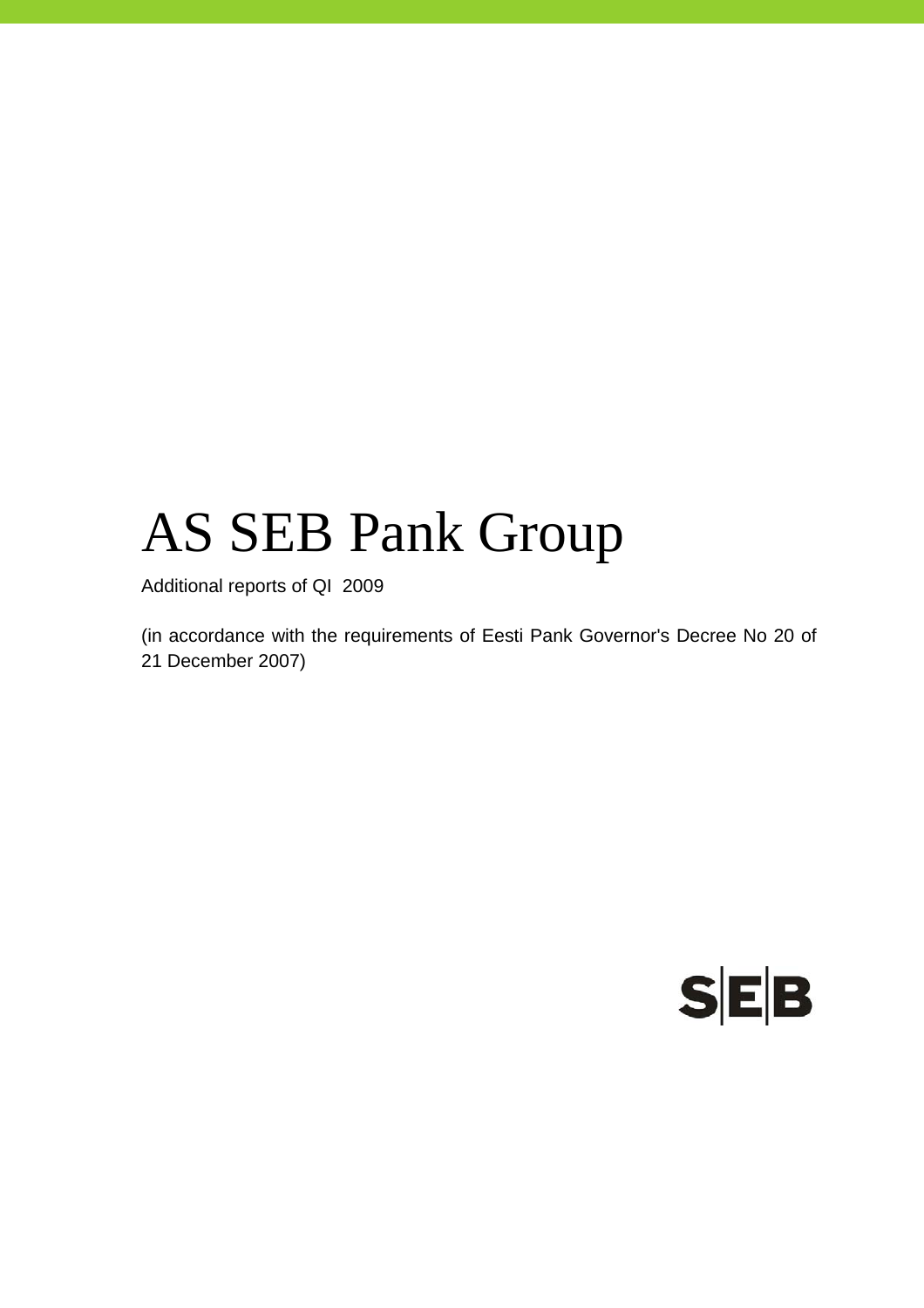### **Balance sheet** 31.03.09 EEK mio

|      |                                                                                                                                                           | <b>BANK</b> | <b>GROUP</b> |
|------|-----------------------------------------------------------------------------------------------------------------------------------------------------------|-------------|--------------|
| 1501 | 1. Cash and cash balances with central banks                                                                                                              | 5809.7      | 5810.3       |
| 1503 | 2. Financial assets held for trading                                                                                                                      | 313.6       | 313.5        |
| 1508 | 3. Financial assets designated at fair value through profit or loss                                                                                       | 0.0         | 857.4        |
| 1512 | 4. Available-for-sale financial assets                                                                                                                    | 237.7       | 288.7        |
| 1516 | 5. Loans and other receivables (incl financial lease)                                                                                                     | 61710.8     | 72389.4      |
| 1521 | 6. Held-to-maturity investments                                                                                                                           | 0.0         | 0.0          |
| 1524 | 7. Investments in associates and subsidiaries (in solo statements only)                                                                                   | 154.6       |              |
| 1525 | 8. Derivatives - hedge accounting                                                                                                                         | 0.0         | 0.0          |
| 1531 | 9. Fair value changes of hedged items in portfolio hedge of interest rate risk                                                                            | 0.0         | 0.0          |
| 1532 | 10. Tangible assets                                                                                                                                       | 111.1       | 140.7        |
| 1535 | 11. Intangible assets                                                                                                                                     | 389.4       | 389.4        |
| 1610 | 12. Investments in associates, subsidiaries and joint ventures (accounted for using the equity<br>method incl. goodwill) (in consolidated statement only) |             | 8.4          |
| 1536 | 13. Tax assets                                                                                                                                            | 0.0         | 7.1          |
| 1539 | 14. Other assets                                                                                                                                          | 639.0       | 770.6        |
| 1540 | 15. Non-current assets and disposal groups classified as held for sale                                                                                    | 2.8         | 94.7         |
| 1542 | 16. TOTAL ASSETS                                                                                                                                          | 69368.7     | 81070.2      |
| 1543 | 1. Deposits from central banks                                                                                                                            | 0.0         | 0.0          |
| 1544 | 2. Financial liabilities held for trading                                                                                                                 | 376.5       | 373.7        |
| 1551 | 3. Financial liabilities designated at fair value through profit or loss                                                                                  | 8.3         | 5.8          |
| 1557 | 4. Financial liabilities measured at amortised cost                                                                                                       | 61049.2     | 69498.7      |
| 1563 | 5. Financial liabilities associated with transferred financial assets                                                                                     | 0.0         | 0.0          |
| 1564 | 6. Derivatives - hedge accounting                                                                                                                         | 0.0         | 0.0          |
| 1570 | 7. Fair value changes of hedged items in portfolio hedge of interest rate risk                                                                            | 0.0         | 0.0          |
| 1571 | 8. Provisions                                                                                                                                             | 16.9        | 623.1        |
| 1578 | 9. Tax liabilities                                                                                                                                        | 31.0        | 60.2         |
| 1581 | 10. Other liabilities                                                                                                                                     | 971.9       | 1689.9       |
| 1582 | 11. Share capital repayable on demand                                                                                                                     | 0.0         | 0.0          |
| 1583 | 12. Liabilities included in disposal groups classified as held for sale                                                                                   | 0.0         | 0.0          |
| 1584 | <b>13. TOTAL LIABILITIES</b>                                                                                                                              | 62453.8     | 72251.4      |
| 1585 | 1. Issued capital                                                                                                                                         | 665.6       | 665.6        |
| 1588 | 2. Share premium                                                                                                                                          | 1346.7      | 1346.6       |
| 1589 | 3. Other equity                                                                                                                                           | 0.0         | 0.0          |
| 1592 | 4. Statutory reserve capital                                                                                                                              | 298.5       | 324.4        |
| 1593 | 5. Revaluation reserves and other valuation differences on:                                                                                               | $-18.7$     | $-28.6$      |
| 1601 | 6. Retained earnings of prior periods and other reserves                                                                                                  | 4627.3      | 6500.8       |
| 1603 | 7. Treasury shares (-)                                                                                                                                    | 0.0         | 0.0          |
| 1604 | 8. Profit/loss (+/-) from accounting year                                                                                                                 | $-4.5$      | 10.0         |
| 1605 | 9. Interim dividends (-)                                                                                                                                  | 0.0         | 0.0          |
| 1612 | 10. Minority interest (in consolidated reports only)                                                                                                      |             | 0.0          |
| 1606 | 11. TOTAL EQUITY                                                                                                                                          | 6914.9      | 8818.8       |
| 1607 | 12. TOTAL LIABILITIES AND EQUITY                                                                                                                          | 69368.7     | 81070.2      |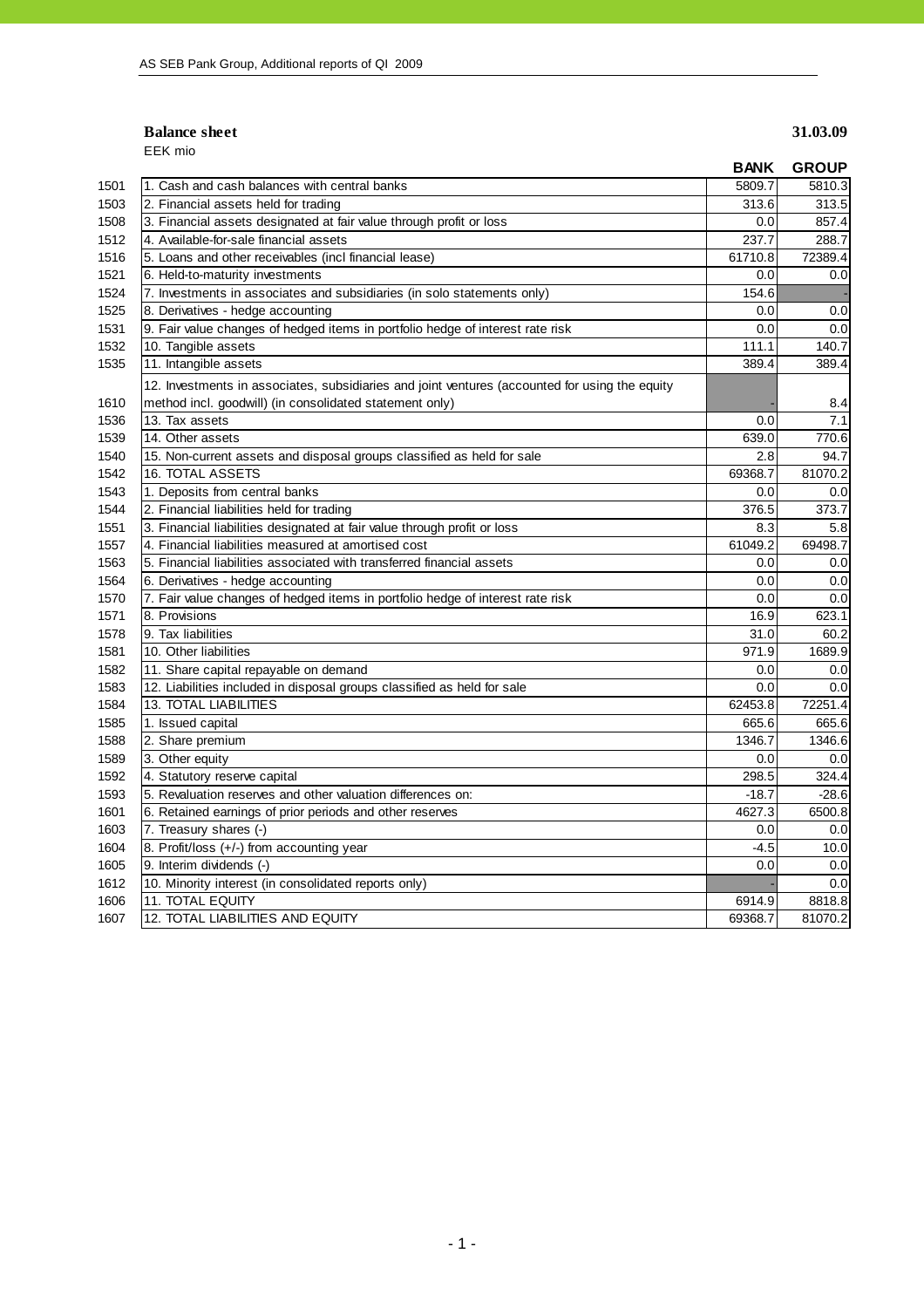## **Income Statement**

EEK mio **3 months 2009**

|      |                                                                                                    | <b>BANK</b> | <b>GROUP</b> |
|------|----------------------------------------------------------------------------------------------------|-------------|--------------|
|      | CONTINUING OPERATIONS                                                                              |             |              |
| 1701 | 1. Financial and operating income and expenses                                                     | 505.8       | 571.3        |
| 1702 | 1.1. Interest income                                                                               | 881.6       | 1036.9       |
| 1703 | 1.1.1. on cash and cash balances with central banks                                                | 13.5        | 18.5         |
| 1704 | 1.1.2. on financial assets held for trading                                                        | 0.1         | 0.1          |
| 1705 | 1.1.3. on financial assets designated at fair value through profit or loss                         | 0.0         | 0.0          |
| 1706 | 1.1.4. on available-for-sale financial assets                                                      | 0.0         | 0.0          |
| 1707 | 1.1.5. on loans and other receivables (incl. financial lease)                                      | 868.0       | 1018.3       |
| 1708 | 1.1.6. on held-to-maturity investments                                                             | 0.0         | 0.0          |
| 1709 | 1.1.7. on derivatives - hedge accounting, interest rate risk                                       | 0.0         | 0.0          |
| 1710 | 1.1.8. on other assets                                                                             | 0.0         | 0.0          |
| 1711 | 1.2. Interest expenses (-)                                                                         | $-555.6$    | $-644.8$     |
| 1712 | 1.2.1. on deposits from central banks                                                              | 0.0         | 0.0          |
| 1713 | 1.2.2. on financial liabilities held for trading                                                   | 0.0         | 0.0          |
| 1714 | 1.2.3. on financial liabilities designated at fair value through profit or loss                    | 0.0         | 0.0          |
| 1715 | 1.2.4, on financial liabilities measured at amortised cost                                         | $-555.6$    | -644.8       |
| 1716 | 1.2.5. on derivatives - hedge accounting, interest rate risk                                       | 0.0         | 0.0          |
| 1717 | 1.2.6. on other liabilities                                                                        | 0.0         | 0.0          |
| 1718 | 1.3. Expenses on share capital repayable upon demand (-)                                           | 0.0         | 0.0          |
| 1719 | 1.4. Dividend income                                                                               | 0.0         | 0.1          |
| 1724 | 1.5. Fee and commission income                                                                     | 152.5       | 186.7        |
| 1725 | 1.6. Fee and commission expenses (-)                                                               | $-49.4$     | $-59.4$      |
| 1726 | 1.7. Realised gains/losses on financial assets and liabilities not measured at fair value through  |             |              |
|      | profit or loss, net $(+/-)$                                                                        | 0.0         | 0.0          |
| 1732 | 1.8. Gains/losses on financial assets and liabilities held for trading, net (+/-)                  | 35.9        | 32.4         |
| 1739 | 1.9. Gains/losses on financial assets and liabilities designated at fair value through profit or   |             |              |
|      | loss, net (+/-)                                                                                    | 0.0         | 0.0          |
| 1744 | 1.10. Gains/losses from hedge accounting, net (+/-)                                                | 0.0         | 0.0          |
| 1745 | 1.11. Gains/losses on exchange rate differences, net (+/-)                                         | 0.0         | 0.0          |
| 1746 | 1.12. Gains/losses on derecognition of assets other than held for sale, net (+/-)                  | 5.8         | 5.8          |
| 1747 | 1.13. Other operating income                                                                       | 41.9        | 23.5         |
| 1748 | 1.14. Other operating expenses (-)                                                                 | $-6.9$      | $-9.9$       |
| 1749 | 2. Administration costs (-)                                                                        | $-258.9$    | $-254.4$     |
| 1750 | 2.1. Staff expenses                                                                                | $-143.4$    | $-162.3$     |
| 1751 | 2.2. General and administrative expenses                                                           | $-115.5$    | $-92.1$      |
| 1752 | 3. Depreciation (-)                                                                                | $-13.1$     | $-16.2$      |
| 1756 | 4. Provisions (+/-)                                                                                | $0.0\,$     | 0.0          |
| 1757 | 5. Impairment on assets $(+/-)$                                                                    | $-238.4$    | $-290.0$     |
| 1777 | 6. Negative goodwill (only in consolidated statement)                                              |             | 0.0          |
| 1778 | 7. Share of the profit/loss of associates, subsidiaries and joint ventures accounted for using the |             |              |
|      | equity method (+/-) (only in consolidated statement)                                               |             | $-0.7$       |
| 1769 | 8. Profit/loss from non-current assets and disposal groups classified as held for sale not         |             |              |
|      | qualifying as discontinued operations (+/-)                                                        | 0.0         | 0.0          |
| 1770 | 9. TOTAL PROFIT/LOSS BEFORE TAX FROM CONTINUING OPERATIONS (+/-)                                   | -4.5        | 10.0         |
| 1771 | 10. Tax expense related to profit/loss from continuing operations (-)                              | 0.0         | 0.0          |
| 1772 | 11. TOTAL PROFIT/LOSS AFTER TAX FROM CONTINUING OPERATIONS (+/-)                                   | $-4.5$      | 10.0         |
| 1773 | 12. Profit/loss after tax from discontinued operations (+/-)                                       | 0.0         | 0.0          |
| 1774 | 13. TOTAL PROFIT/LOSS AFTER TAX AND DISCONTINUED OPERATIONS (+/-)                                  | $-4.5$      | 10.0         |
| 1779 | 14. Profit/loss attributable to minority interest (+/-) (only in consolidated statement)           |             | 0.0          |
| 1780 | 15. TOTAL PROFIT/LOSS OF PARENT COMPANY (+/-) (only in consolidated statement)                     |             | 10.0         |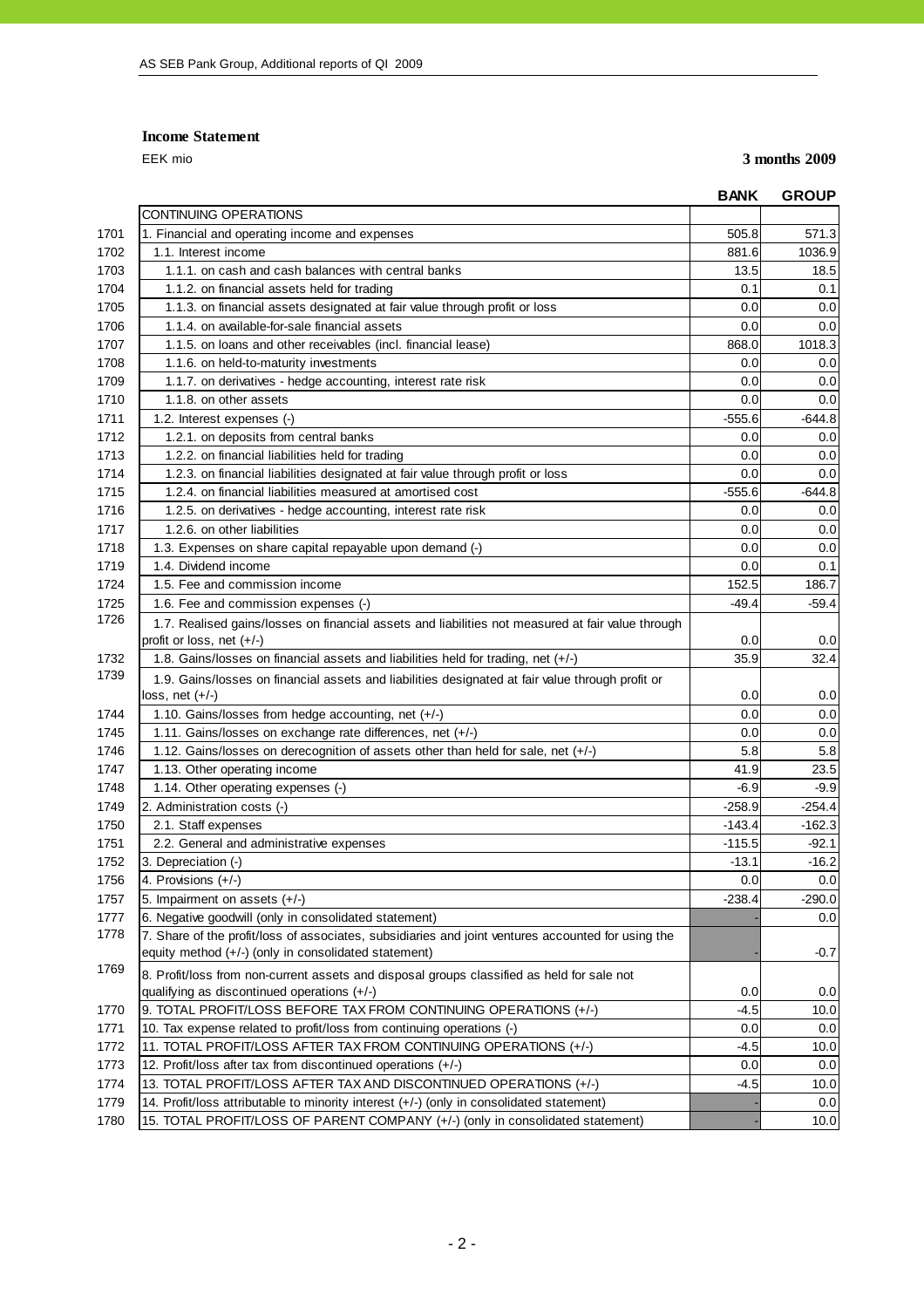# **Capital adequacy, Basel II 31.03.09**

EEK mio

|    |                                                                                                |         | <b>BANK GROUP</b> |
|----|------------------------------------------------------------------------------------------------|---------|-------------------|
| 1  | 1. Tier 1 own funds                                                                            | 6,544.1 | 8,351.6           |
| 2  | 1.1. Paid in share capital                                                                     | 665.6   | 665.6             |
| 3  | 1.2. Reserves                                                                                  | 298.5   | 304.8             |
| 4  | 1.3. Retained profit/loss from previous periods                                                | 4,627.3 | 6,427.8           |
| 5  | 1.4. Profit/loss from the current reporting period                                             | $-4.5$  | 0.0               |
| 6  | 1.5. Minority interest (in consolidated reports only)                                          |         | 0.0               |
| 7  | 1.6. Unrealised exchange rate differences (in consolidated reports only)                       |         | 0.0               |
| 8  | 1.7. Negative goodwill (in consolidated reports only)                                          |         | 0.0               |
| 9  | 1.5. Other Tier 1 own funds                                                                    | 957.2   | 953.4             |
| 10 | 2. Tier 2 own funds                                                                            | 2,611.5 | 2,610.1           |
| 11 | 3. Deductions                                                                                  | 43.1    | 31.6              |
| 12 | 4. Tier 3 own funds                                                                            | 0.0     | 0.0               |
| 13 | 5. Own funds for the purpose of calculating capital adequacy                                   | 9,112.5 | 10,930.1          |
| 14 | 6. Total of credit risk and counterparty credit risk capital requirements                      | 3,260.6 | 4,196.9           |
| 15 | 6.1. Central governments and central banks                                                     | 18.8    | 22.8              |
| 16 | 6.2. Credit institutions, investment firms and local governments                               | 103.0   | 119.0             |
| 17 | 6.3. Commercial undertakings                                                                   | 2,249.3 | 2,865.6           |
| 18 | 6.4. Claims secured by retail and real estate property                                         | 816.0   | 1,091.8           |
| 19 | 6.5 Securitised positions                                                                      | 0.0     | 0.0               |
| 20 | 6.6 Other assets                                                                               | 73.5    | 97.7              |
| 21 | 7. Capital requirement for the position risk associated with the trading book                  | 24.9    | 24.9              |
| 22 | 8. Capital requirement for the settlement risk associated with the trading book                | 0.0     | 0.0               |
| 23 | 9. Capital requirement for foreign exchange risk                                               | 0.0     | 0.0               |
| 24 | 10. Capital requirement for commodities risk                                                   | 0.0     | 0.0               |
| 25 | 11. Capital requirement for operational risk                                                   | 114.0   | 137.9             |
| 26 |                                                                                                |         |                   |
|    | 12. Capital requirement for amounts exceeding the limitation on the concentration of exposures | 0.0     | 0.0               |
| 27 | 13. Minimum amount of own funds for the transition period                                      | 4,730.2 | 5,595.6           |

Capital adequacy 19.26% 19.53%

# **Exposure concentration 31.03.09**

|   |                                                                                               |                   | <b>BANK GROUP</b> |
|---|-----------------------------------------------------------------------------------------------|-------------------|-------------------|
|   | Total claims against persons associated with the credit institution, EEKmio                   | 13.3 <sup>1</sup> | 15.4              |
| 2 | The share of claims of the persons associated with the credit institution in net own funds, % | 0.15              | 0.14              |
| 3 | Total of large exposure claims, EEKmio                                                        | 2124.6            | 2374.2            |
| 4 | The share of large exposure claims in net own funds, %                                        | 23.31             | 21.72             |
| 5 | Number of large exposure customers, pcs                                                       |                   | $\overline{2}$    |

# **Ratios 31.03.09**

I Quarter basis

# **BANK GROUP** 1 Return on equity (ROE), % -0.26 0.45 2 Equity multiplier (EM), times 10.12 9.32 3 Profit margin (PM), % -0.40 0.78 4 Asset utilisation (AU), % 6.21 5 Return on assets (ROA), % 6 Net interest margin (NIM), % / In group report, the value of NIM shall be 0 (zero) 1.91 1.91 0.0 7 Earnings per share (EPS), EEK -0.27 0.60 8 Spread (SPREAD), % 1.56 1.56